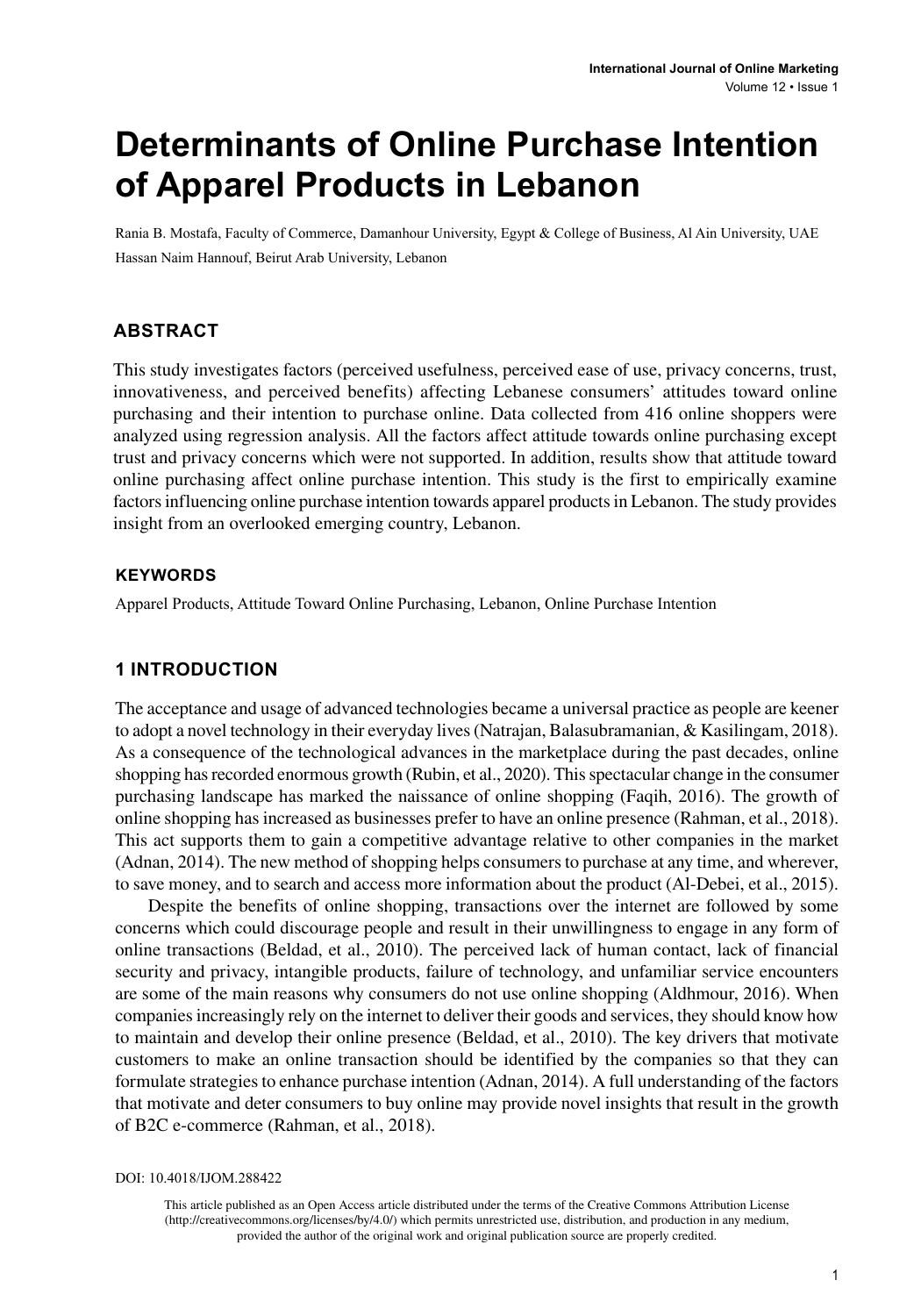Volume 12 • Issue 1

For years, many businesses in Lebanon have started to operate online by offering several kinds of products via websites or social media pages as the online environment is cheaper. The popularity of online shopping in Lebanon as a developing country has not received much acceptance from local consumers. The new format of business conducted over the internet has not received much reputation and acceptance because perhaps consumers in developing countries are not quite set yet to admit this technology as it seems risky and insecure (Faqih, 2016). Moreover, since it is crucial to comprehend how consumers react to online shopping based on determining factors; consumers' attitude should be explored as it helps in the formation of a favorable direction, or not, toward online shopping. Based on this, our study aims to develop an apprehension of the factors that affect Lebanese consumers' attitude and to detect the influence of that attitude toward online purchase intention of Lebanese consumers to broaden the knowledge of companies in order to better develop their marketing strategies and secure their online presence from failure. Accordingly, there is a need to analyze the factors behind the shift of consumers' behavior toward using online markets (Aref & Okasha, 2020).

Our study draws on the commonly applied Technology Acceptance Model (TAM) (Davis, 1989), originally introduced in the organizational behavior domain, and applied widely in the online behavior (Aldhmour, 2016; Ben Mansour, 2016; Chiu, et al., 2005; Faqih, 2016). The two central elements of the TAM, namely perceived usefulness and perceived ease of use are included in our research model to study their influence on Lebanese consumers' attitudes. The modification of the TAM is mandatory because the model was established for a broad description of the factors influencing computer acceptance rather than for the peculiar behavioral intentions of online purchasing (Chiu, et al., 2005). Many information systems researchers have agreed on the validity of TAM in predicting the person's acceptance of several corporate information technologies but the constructs of TAM do not entirely represent the particular effects of technological and usage aspects that could shape the user acceptance of such technology (Ben Mansour, 2016). Consequently, we also employed the IDT by studying the influence of innovativeness on consumers' attitudes as suggested by previous research (Chiu, et al., 2005; Crespo & Del Bosque, 2008b; Huseynov & Yildirim, 2015). The compatibility between the TAM and the IDT helps to better explain the adoption of users for a specific information system because such a combination may be proficient to offer a stronger model rather than standing alone (Cheng, 2013). The research model includes also privacy concerns, trust, and perceived benefits to study their impact on consumers' attitudes. Previous literature asserts the importance of the impact of those elements on consumers' attitudes (Agag & El-Masry, 2016; Al-Debei, et al., 2015; Anic, et al., 2019; Faqih, 2016; Rahman, et al., 2018). These aforementioned factors are vital in influencing consumers' attitudes towards online purchasing. However, there is a lack of research applied on the Lebanese virtual market concerning this topic. Also, the effect of Lebanese consumers' attitude on Lebanese consumers' purchase intention is examined in our study to uncover the importance of attitude in affecting purchase intention over the internet.

Finally, apparel products are selected for the scope of this study. The attitude toward online shopping for sensory experiential products, such as apparel, is less strong than cognitive products, such as books and computer software (Kim  $\&$  Kim, 2004). Most apparel shoppers are reluctant to make purchases online and prefer to shop in physical stores (Kim & Forsythe, 2007). By identifying which attributes are essential to online shoppers, retailers can develop better effective strategies for apparel products that make customers highly rate them better against not only competitors but also physical stores with no online presence (Kim & Kim, 2004). Accordingly, the current study is conducted in Lebanon and a model is developed to test factors affecting Lebanese consumer's attitudes and their effect on online purchase intention in the case of apparel products, specifically, clothes and footwear. Those factors are perceived usefulness, perceived ease of use, privacy concerns, trust, innovativeness, and perceived benefits.